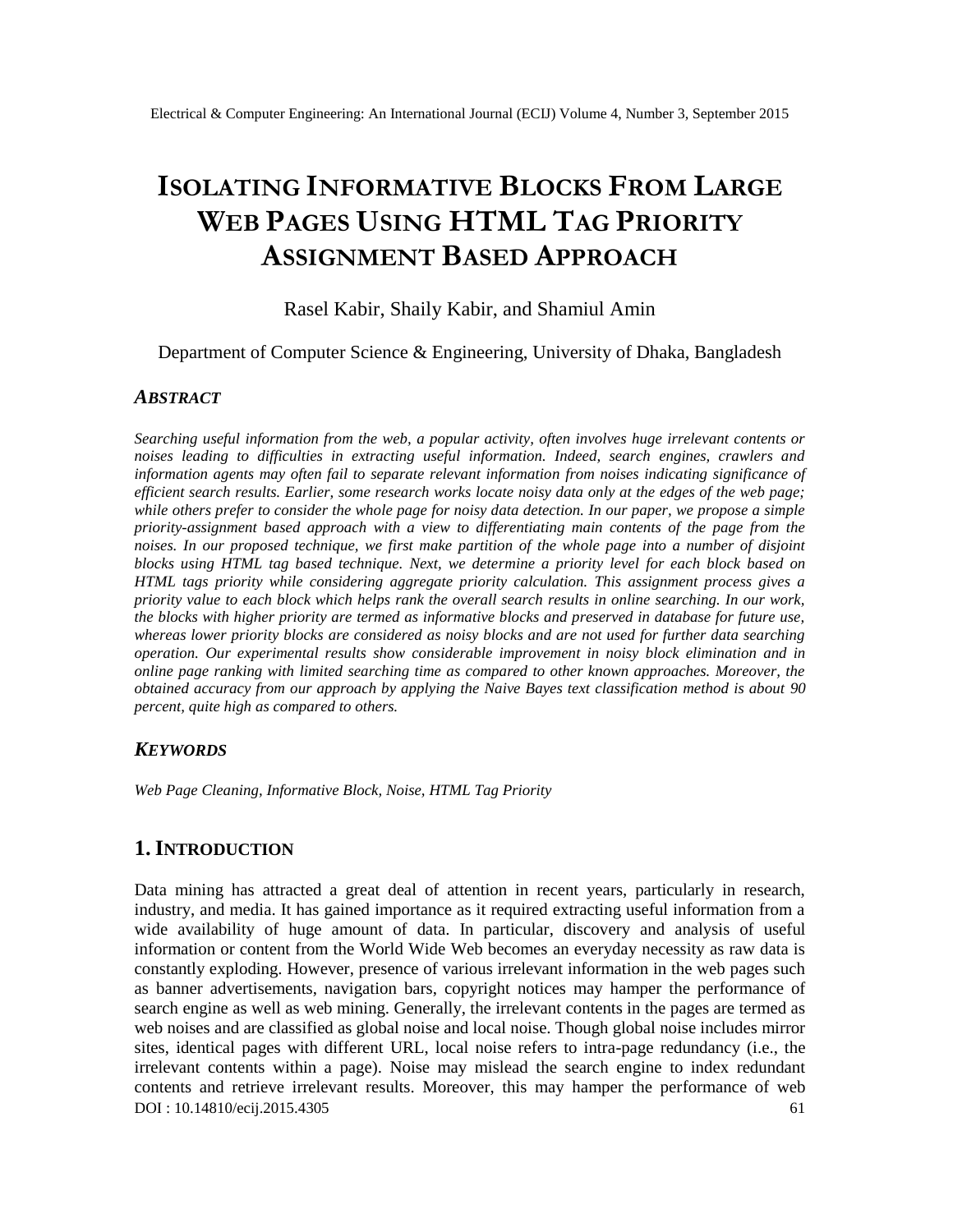mining as it extracts patterns based on the whole page content instead of the informative content, which in turn affects negatively in searching results and time. Therefore, removal of such noises is critical for receiving more effective and accurate web mining results.

In this paper, we concentrate on the discovery and removal of local noises from the web pages. We propose a simple algorithm based on HTML tag priority assignment for isolating the main page contents from the noises. In our approach, we first make partition of the whole page into a number of disjoint blocks by using the HTML tag. For each block, we determine a priority level based on the HTML tags priority. Here, we apply the aggregate tag priority calculation. This calculation assign a priority value to each block which helps rank the overall search results in online searching. In our work, the blocks with higher priority are termed as informative blocks and preserved in database for data searching operation, whereas lower priority blocks are considered as noisy blocks and are not used further. Our experimental results show considerable improvement in noisy block elimination and in online page ranking with limited searching time as compared to other known approach *Elimination of Noisy Information from Web Pages* (*ENIW*) introduced in [1].

The rest of this paper is organized as follows. Section 2 reviews previous works on the detection and cleaning of noisy blocks from the web page. This section also pointed out weaknesses in existing literature. In section 3, we introduce our proposed priority assignment based algorithm for noisy block removal. Section 4 presents results from various experiments and section 8 concludes the paper together with future work.

## **2. LITERATURE REVIEWS**

A significant number of researches have been conducted for isolating informative blocks from the noises. Several papers preferred to employ Document Object Module (DOM) tree for block identification. Among them, Cai et al. [3] proposed a vision based page segmentation (VIPS) algorithm that fragments the web page into a number of blocks by using DOM tree with a combination of human visual cues including tag cue, color cue, size cue, and others. Based on the visual perception, it simulated how a user understands the web layout structure. Oza and Mishra [1] proposed a method which extracts the blocks from the page by using Document Object Module (DOM) tree. They considered all the tags of a page as a tree structure. They first removed the tags with no text. Moreover, they discarded the tags unrelated to the page content such as  $\langle \text{script} \rangle$ ,  $\langle \text{style} \rangle$ ,  $\langle \text{form} \rangle$ ,  $\langle \text{marguee} \rangle$  and  $\langle \text{meta} \rangle$ . Finally, they built the DOM tree structure with the remaining tags. Finally, they identified the location of content from the tree and extracted the content by the html parser. Nevertheless, it is important to mention that the tags  $\alpha$  <marquee> and  $\alpha$  are not contained noisy information for all the time, even if there is no priority value by which they can rank the online searching results. Moreover, they did not consider the ratio comparison between inner and outer hyperlink to detect noisy data. Li and Ezeife [2] proposed a system, WebPageCleaner, for eliminating the noise blocks from the web pages. They applied the VIPS [3] algorithm for the block extraction. By analysing different block features such as the block location, percentage of hyperlinks on the block, and level of similarity of block contents to others, they identified the relevant page blocks. Important blocks were kept to be used for the web content mining using Naive Bayes text classification [7]. However, locating blocks based on the edge of the page is not correct always as at present many articlebased websites place the advertisement panel in different template location. Furthermore, Yi and Liu [6] introduced a feature weighting technique to deal with the page noise. They first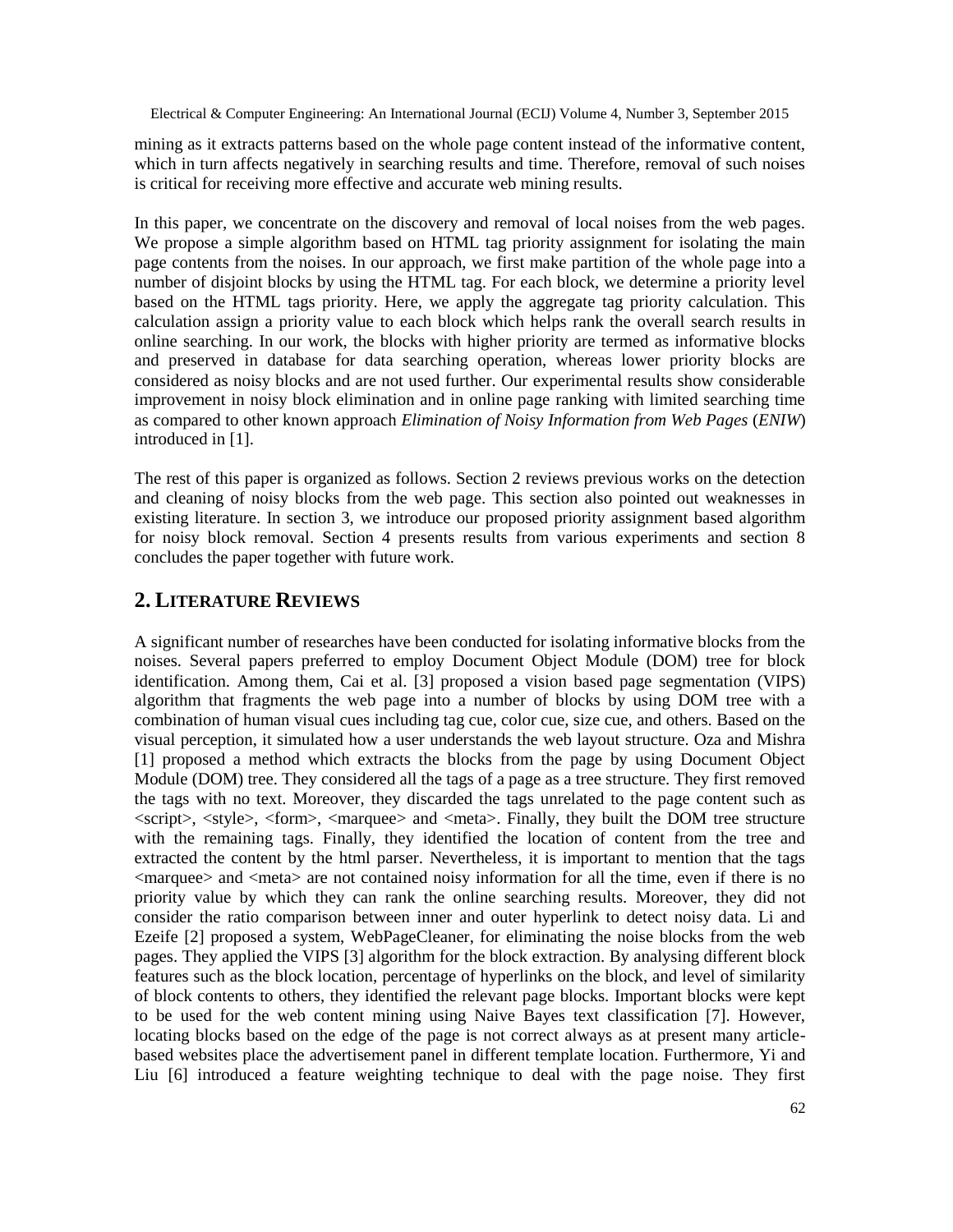constructed a compressed structure tree for getting the common structure and comparable blocks in a set of pages. Next, importance of each node in the compressed tree is estimated by employing an information based measure. Lastly, they assigned a weight to each word feature in the content block based on the tree and its node importance values. The resulting weights are used for noise detection.

Besides, many researchers used the HTML tag information for noise removal from the page. Lin and Ho [4] proposed a method based on the HTML tag <TABLE> to partition a page into a number of content blocks. They calculated the entropy value of each content block by measuring the entropy value of features (terms) present in the block. They dynamically selected the entropythreshold for partitioning the blocks into informative or redundant. Instead, Bar-Yossef Z. et al. [5] proposed a template detection algorithm based on the number of links in an HTML element. This algorithm partitioned each page into several blocks, called as page-lets, where each page-let is a unit with well-defined topic or functionality. Templates are then detected by identifying duplicate page-lets. However, duplicity of page-lets may mislead the overall work.

# **3. PROPOSED WORK**

Our proposed approach for isolating informative blocks from a large web page is mainly based on the html tag tree. The tag tree is applied to segment the whole page into a number of nonoverlapping blocks. Here, a priority value is assigned to each block using different html tags at the block identification time. This priority is later useful for selecting the informative blocks and rejecting the noisy blocks.

### **3.1. Priority Assignment Based Approached (PAB)**

Our proposed priority assignment based (*PAB*) approach takes a number of web pages as input and returns a set of informative blocks for each page. The proposed approach consists of three major steps - Block Extraction, Assignment of Block Priority, and Isolation of Informative Blocks.

### **3.1.1 Block Extraction**

In this step, a web page is divided into multiple blocks by using the html tag tree [8]. To identify blocks, some important html tags are applied. The important tags are - Title ( $\lt$ title $\gt$ ), Head( $\lt$ H1, H2, H3, H4, H5, H6>), Paragraph (<p>), Bold (<br/>sb>), Strong (<strong>), Hyperlink (<a>), Italic (<i>), and etc. It is noted that these tags are referred by the Search Engine Optimizers (SEO) [9]. Besides them, some medium level html tags are also utilized for detecting blocks. In our work, Table (<table>) and List (<li>) are considered as the medium level tags. Moreover, some html tags such as <script>, <style>, <iframe>, <object>, and <form> are considered as irrelevant tags. All contents between these irrelevant tags are removed. This operation eliminates a large amount of unnecessary data, which we term as noisy data. Figure 3.1 presents the segmentation of the page into a number of blocks using the html tags in our approach. In block identification, our approach first selects the block containing only the Title (<title>) tag for the page. Subsequently, a sequential searching is performed from the Body (<br/>body>) tag to choose the next available tag  $\langle$ T>. Now, consider all the contents as a single block before the closing of  $\langle$ T>, i.e.  $\langle$ T>. All other tags encountered before  $\langle T \rangle$  are considered as inner tags. By following this technique all the blocks of the page are identified. It is important to mention that if no tag is found between  $\langle \text{body}\rangle$  and  $\langle \text{body}\rangle$ , then one single block is considered for the whole page.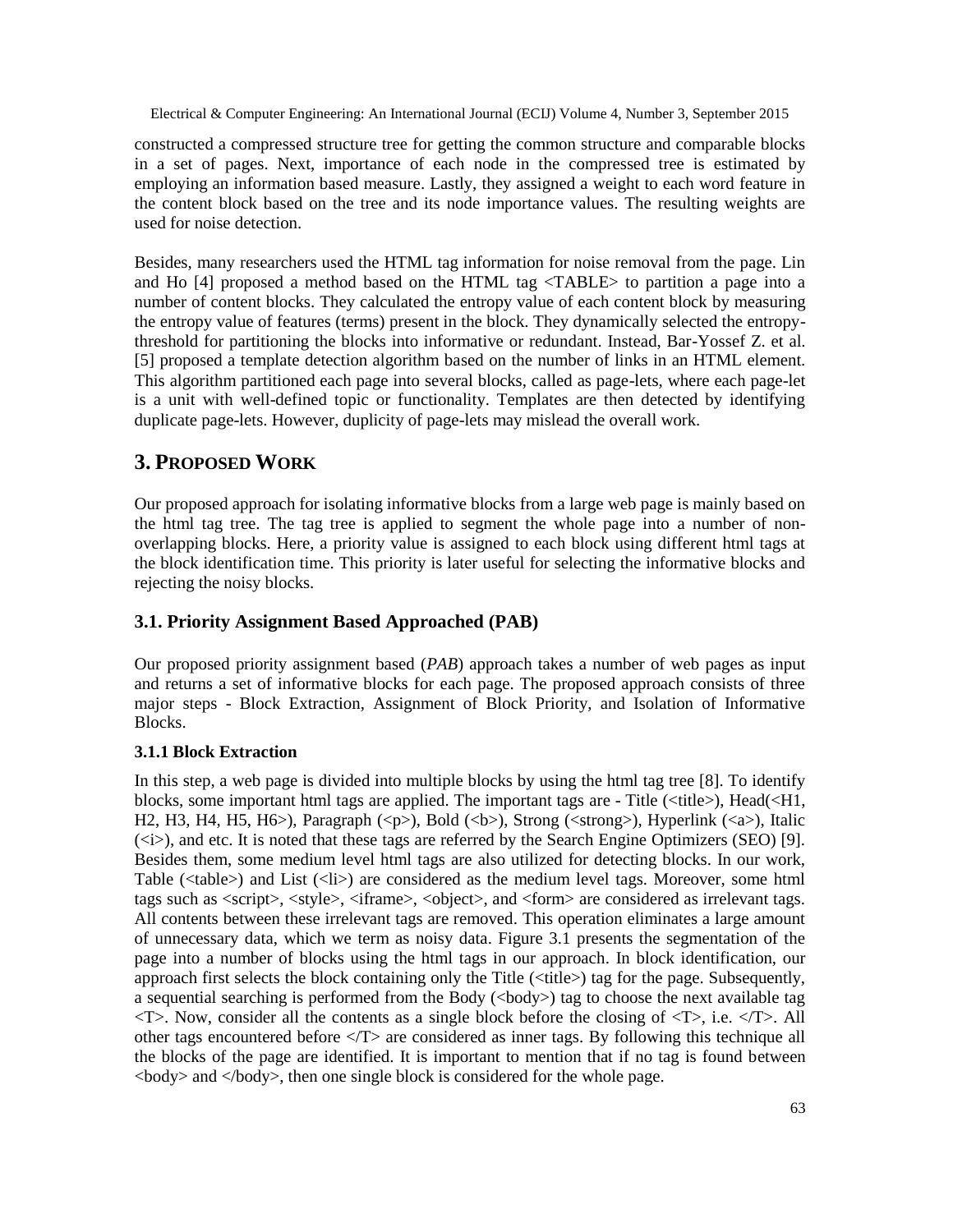### **3.1.2 Assignment of Block Priority**

The extracted blocks are given a priority value in this step. For priority calculation, our approach generates a html tags priority table (PT) for the blocks which is based on SEO [10]. In PT, a category label and a priority value are heuristically assigned to the important tags. The Table 3.1 is useful for measuring the priority values for the blocks. Generally, title matching with the user search query implies that the page contents meet the user requirement. Therefore, our approach automatically gives a priority of 1.0 for the title block. In addition, for other blocks a priority value is assigned to each block by accumulating the priorities of all inner and outer tags. Eq.(1) is used for the block priority aggregation. For any block  $bi = \{t_1, t_2, ..., t_n\}$ .

$$
priority (bi) = \sum_{j=1}^{n} priority (ti)
$$
 Eq.(1)

Where  $t_j$  represent the tag contained in  $b_i$ . Moreover, the proposed method gives a priority of 0.0 to all blocks having more than 50% of outer hyperlinks.

#### **3.1.3 Isolation of Informative Blocks**

Our *PAB* approach removes all the blocks having the priority value 0.0 from the block list of each page. These blocks are termed as the noisy blocks. The remaining blocks are kept as database records for using in online data searching and data mining operations. These blocks are termed as the informative blocks.

Figure 3.1 depicts a number of page blocks marked by using the html tag tree. The priority of each block can be measured by applying the tag priority mentioned in Table 3.1. For Block-1 containing Header ( $\langle \text{h1>}\rangle$ ) tag, a priority value of 1.0 is assigned. For Block-2, we can see that this block contains 10 hyperlinks. Though this block starts with the Bold  $(\langle b \rangle)$  tag, but all hyperlinks are belong to other websites. In other words, if the total number of hyperlinks is 10 and the total outer links is 10, then the block contains 100% outer links. Therefore, Block-2 is directly set to a priority of 0.0. Again, Block-3 contains inner tags. This Block is starting with  $\langle p \rangle$ , followed by two inner tags  $\langle b \rangle$ . Thus, the priority value of Block-3 is  $0.1 + 0.4 + 0.4 = 0.9$ , where 0.1 for  $\langle p \rangle$  and 0.4 is for  $\langle b \rangle$ . In a similar manner, the priority value of Block-4 is set to 0.7. Table 3.2 presents the priority of all the blocks identified in Figure 3.1.

| <b>SL</b>      | <b>HTML Tags</b>                            | <b>Category level</b> | <b>Priority value</b> |
|----------------|---------------------------------------------|-----------------------|-----------------------|
|                | $\langle TITLE \rangle, \langle H1 \rangle$ | $Cat-1.0$             | 1.0                   |
| 2              | H2                                          | $Cat-0.9$             | 0.9                   |
| 3              | $<$ H3>                                     | $Cat-0.8$             | 0.8                   |
| $\overline{4}$ | H4>                                         | $Cat-0.7$             | 0.7                   |
| 5              | $<$ H5 $>$                                  | $Cat-0.6$             | 0.6                   |
| 6              | H6                                          | $Cat-0.5$             | 0.5                   |
| 7              | Bold $(b)$ , Strong $(<\text{strong}$ )     | $Cat-0.4$             | 0.4                   |
| 8              | Image with alternative text <img/>          | $Cat-0.3$             | 0.3                   |
| 9              | Hyperlink $(\langle a \rangle)$ , italic    | $Cat-0.2$             | 0.2                   |
| 10             | Paragraph ( <p>)</p>                        | $Cat-0.1$             | 0.1                   |
| 11             | Preserve for Noisy Block                    | $Cat-0.0$             | 0.0                   |

| Table 3.1. Html Tags Priority Table (PT) |  |  |
|------------------------------------------|--|--|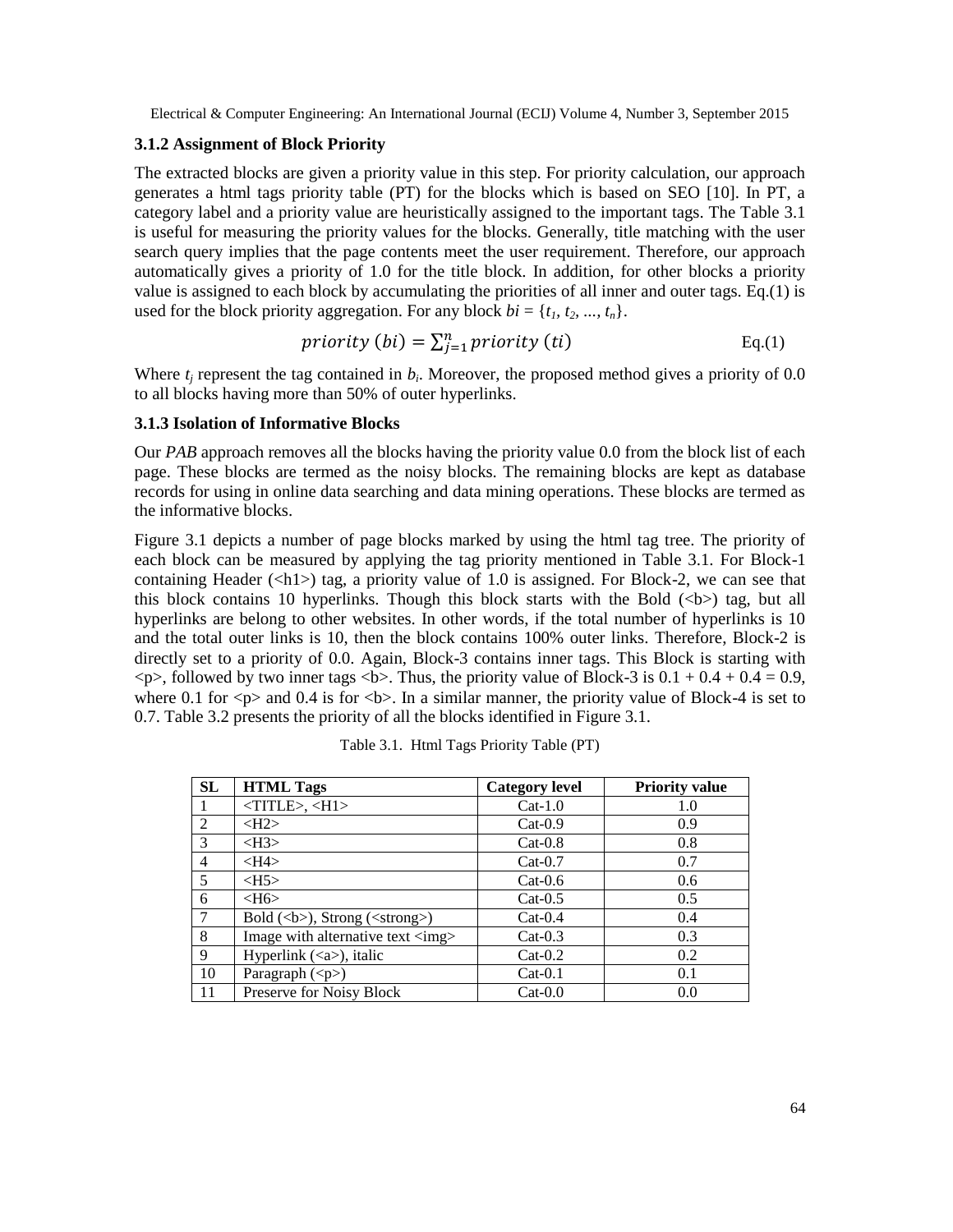

Figure 3.1. A Sample Large Web Page with Multiple Blocks and Advertisement

Table 3.2. Priority Tag (PT) Table

| <b>SL</b> | <b>Block number</b> | Tags between block                                                                  | <b>Priority values</b> |
|-----------|---------------------|-------------------------------------------------------------------------------------|------------------------|
|           | Block-1             | $<$ H1 $>$                                                                          | 1.0                    |
|           | Block-2             | $5$ $3$ $5$ and 100% outer links                                                    | 0.0                    |
|           | Block-3             | <p>, <b>, <b></b></b></p>                                                           | $0.1+0.4+0.4=0.9$      |
|           | Block-4             | <p>, <i>is</i>, <b>is</b></p>                                                       | $0.1+0.2+0.4=0.7$      |
|           | Block-5             | <p>, <b>ob</b></p>                                                                  | $0.1+0.4=0.5$          |
|           | Block-6             | $<$ p $>$                                                                           | $0.1 = 0.1$            |
|           | Block-7             | $\langle p \rangle$ , $\langle b \rangle$ , $\langle a \rangle$ , $0\%$ Outer Links | $0.1+0.2+0.2*(4)=1.1$  |

# **3.2. Proposed PAB Algorithm**

Our proposed *PAB* algorithm has two phases. The first phase *SetPriorityLevel( )* is taking a set of web pages as input. By using the html tag tree, it divides the page into a number of blocks. It also performs the first phase noisy data elimination by removing all unnecessary contents between the irrelevant tags. The second phase *DetectSecondNoisyBlock( )* identifies the second phase noisy blocks based on the priority value. For priority measure, it aggregates all inner and outer html tag priority. Note that the complexity of PAB algorithm is  $O(p^*b^*t)$ , where *p* is the number of pages, *b* is the number of total blocks per page, and *t* is the total html tags per block.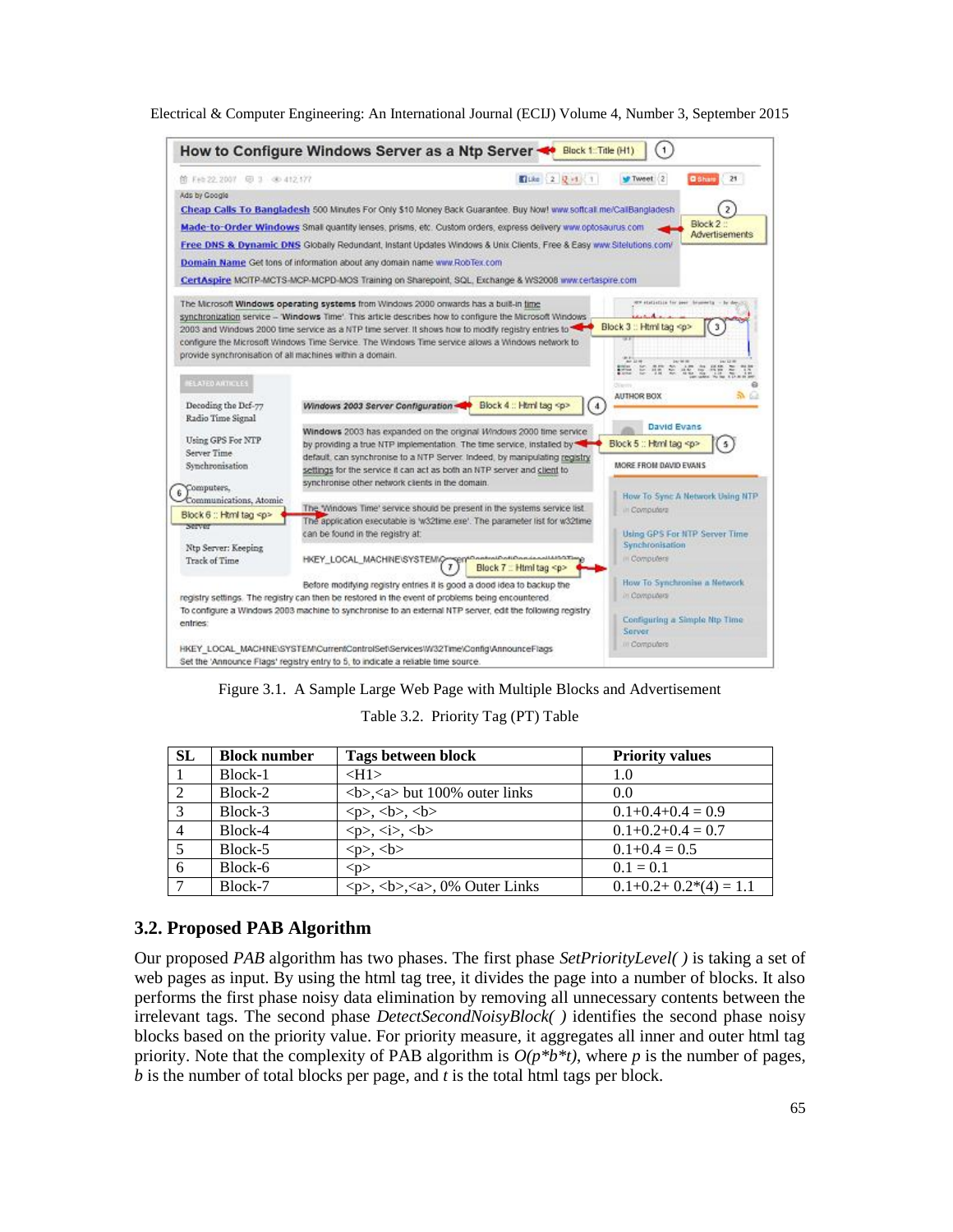*Algorithm 3.2.1*: *SetPriorityLevel( )*

*Input*: A set of web pages

*Output*: An informative block database for the web page

*Begin*

- 1. Apply HTML tag tree to the pages and extract block features.
- 2. For each web page, do steps a, b and c
	- a. Remove all contents between the tags <script>, <style>, <iframe>, <object> and <form>.
	- b. Call *DetectSecondNoisyBlock( )* to detect and remove the second phase noisy blocks.
	- c. Store all informative blocks with higher priority in a block database.
- 3. Return an informative block database for the pages.

*End*

*Algorithm 3.2.2: DetectSecondNoisyBlock( )*

*Input*: A set of blocks for a page and a priority table (PT).

*Output*: A set of informative blocks

*Begin*

- 1. Check the title block and assign a priority value of 1.0 by using PT.
- 2. Find all inner and outer tags of each block and calculate the priority value for the block by aggregating tags' priority.
- 3. For all hyperlinks in a block, calculate the ratio of inner and outer links (in %). If the outer links is more than 50% of the total links, then the block is consider as a noisy block and its priority value is set to 0.0.
- 4. All blocks with priority value greater than 0.0 are considered as informative blocks.
- 5. Merge all duplicate informative blocks.

*End*

# **4. EXPERIMENTAL RESULTS**

All experiment were performed on an AMD FX(tm)- 4100 quad-core processor each capable of processing up to 3.60 GHz. The system also had a 6 GB RAM with Windows 7 64-bit operating system. NetBeans IDE 7.3.1 is used as a tool for implementing the proposed *PAB* and the existing *ENIW* algorithm. The two algorithms are implemented in PHP language.

For the experiments, we used 500 distinct web pages downloaded from the commercial article web portal [http://www.ezinearticles.com.](http://www.ezinearticles.com/) The collected pages were categorized into 3 major groups. They were *Arts and Entertainment*, *Computers and Technology*, and *Food and Drink*. Details of distribution of the pages are shown in Table 4.1.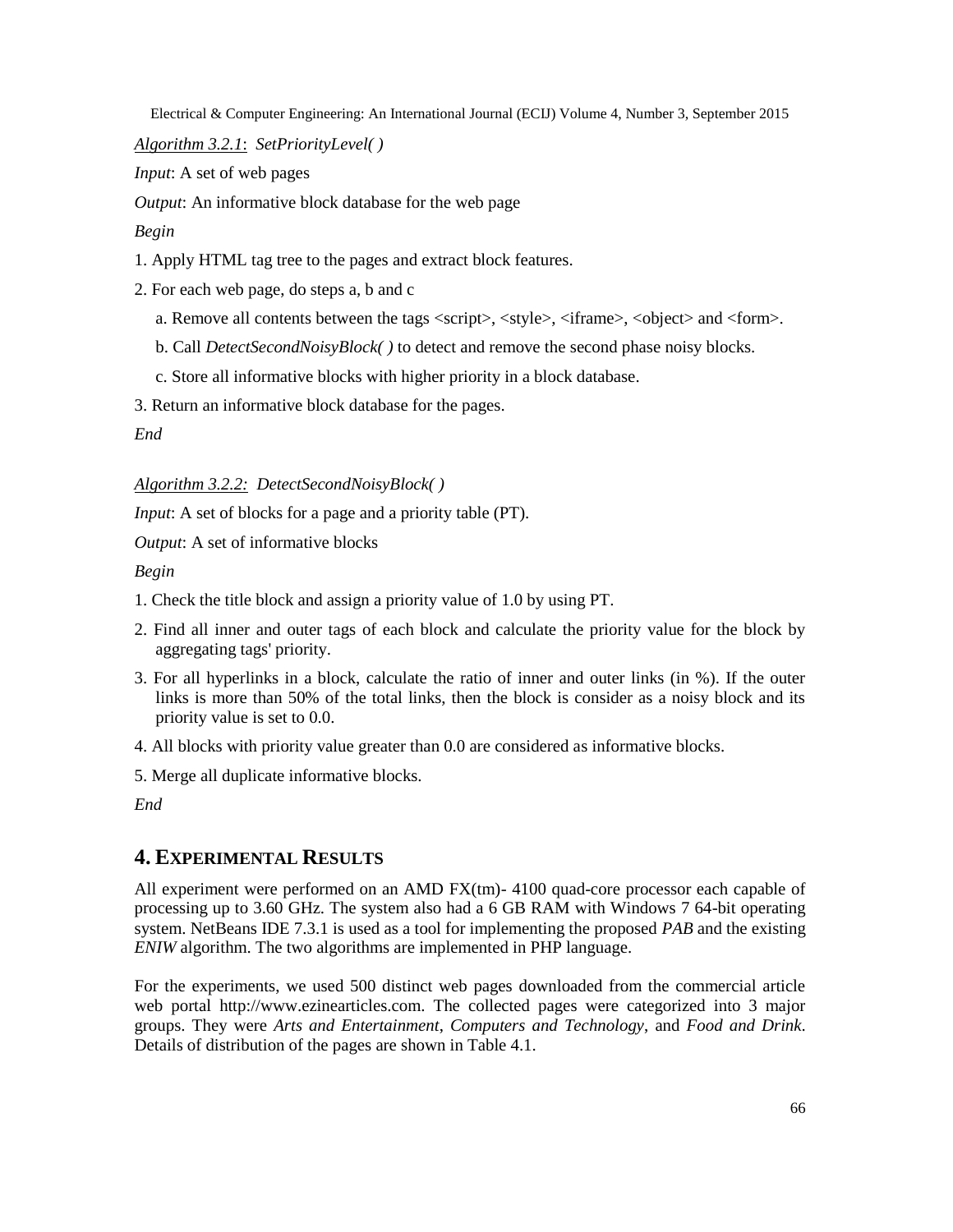| Website               | Arts and<br><b>Entertainment</b> | <b>Computers</b><br>and<br><b>Technology</b> | Food and<br><b>Drink</b> | <b>Total Web Pages</b><br>(Experimented) |
|-----------------------|----------------------------------|----------------------------------------------|--------------------------|------------------------------------------|
| www.ezinearticles.com | 200                              | 200                                          | 100                      | 500                                      |

Table 4.1. Collection of web pages used in the experiment

We evaluated the performance of *PAB* with respect to the following parameters: (1) No. of extracted informative blocks, (2) Total size of informative block-database (3) Accuracy measure based on Naive Bayes Text Classification method, (4) Standard Error (SE), (5) Online search result based on a user search query and search time in second, (6) Average searching time in second.

### **4.1. Number of Extracted Informative Blocks**

After applying our *PAB* approach for informative block extraction, we got a total of 120,237 blocks of which 111,918 blocks are informative and the remaining 8,319 blocks are noisy. In case of *ENIW* approach, we got 113,624 informative and 6,613 noisy. The comparison between *PAB* and *ENIW* based on the total number of blocks, extracted informative blocks, noisy blocks and their total time (sec) for informative block extraction is given in Table 4.1.1.

Table 4.1.1. Number of blocks comparison between *PAB* and *ENIW*

| Total<br>Page | Total<br><b>Blocks</b> | Approach    | <b>Total Extracted</b><br><b>Informative</b><br><b>Blocks</b> | <b>Total Eliminated</b><br><b>Noisy Blocks</b> | <b>Total Time for</b><br>block extraction<br>(in sec) |
|---------------|------------------------|-------------|---------------------------------------------------------------|------------------------------------------------|-------------------------------------------------------|
| 500           | 120.237                | <b>PAB</b>  | 11.918                                                        | 8.319                                          | 89.56                                                 |
|               |                        | <b>ENIW</b> | 13.624                                                        | 6.613                                          | 95.58                                                 |

### **4.2. Total Size of Informative Block Database**

Database size is one of the most important factors for the online search engine. A large database not only involves a huge storage space, but also needs a longer searching time. As the user wants to see the searching results as quickly as possible based on their search query, large sized database directly affects the performance of the search engine in a negative way. For experimenting purpose, we have used 500 articles from [http://www.ezinearticles.com.](http://www.ezinearticles.com/) After applying our *PAB* approach, we got 111,918 informative blocks which contains 19.4 MB of the database size, whereas for the *ENIW* we got 113,624 informative blocks involving 22.6 MB of database size. Figure 4.2.1 shows the comparison of database size between *PAB* and *ENIW*.



Figure 4.2.1. Database size comparison between PAB and ENIW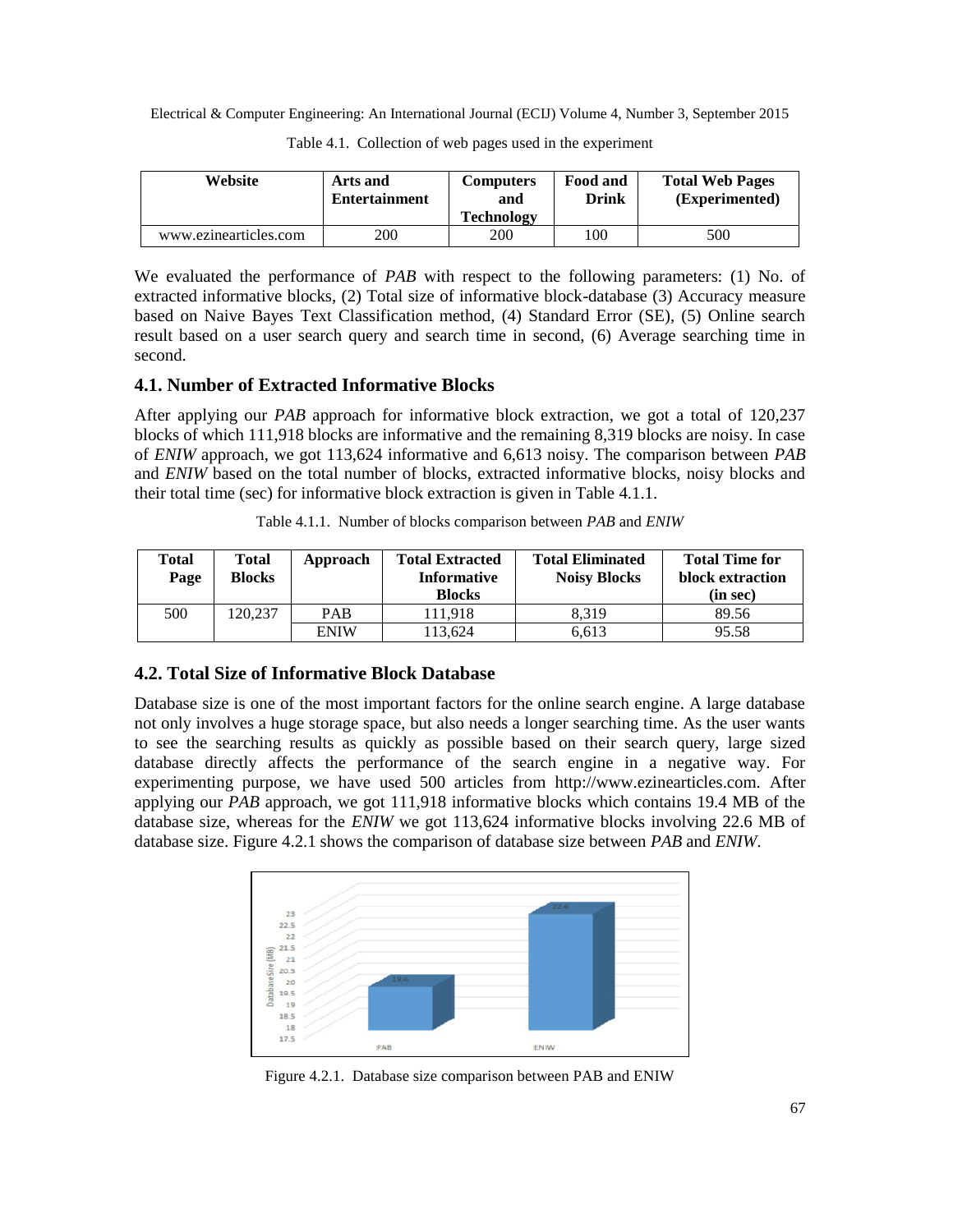### **4.3. Accuracy Measure based on Naive Bayes Text Classification Method**

To compare the accuracy of *PAB* and *ENIW*, we applied the *Naive Bayes Text Classification* method [7]. This text classification, a probabilistic learning method is able to detect the category of hidden test set depending on different training set in various category. Here, the accuracy is calculated by using the following equation:

$$
Accuracy = \frac{total\ number\ of\ correct\ classifications}{total\ number\ of\ classification\ s} * 100\%
$$
 Eq.(2)

From a total of 500 pages, we have randomly generated 7 different combinations of the training and the test datasets in order to ensure that the accuracy of category identification is not sensitive to a particular partition of datasets. The random combinations are given in Table 4.3.1. Besides, the percentage of accuracy using *Naive Bayes text classification* method for *PAB* and *ENIW* approaches is shown in Table 4.3.2.

| <b>Case</b> | <b>Training pages</b> | <b>Total pages</b> |
|-------------|-----------------------|--------------------|
|             | 490                   |                    |
|             | 480                   |                    |
|             | 470                   |                    |
|             | 460                   |                    |
|             | 450                   |                    |
|             | 440                   |                    |
|             | 430                   |                    |

Table 4.3.1. Random combinations of the training and test datasets

Table 4.3.2. Percentage of accuracy based on *Naive Bayes text classification* method

| Case | <b>Test pages</b> | <b>ENIW</b> | PAB   |
|------|-------------------|-------------|-------|
|      |                   | 80%         | 80%   |
|      | 20                | 85%         | 80%   |
|      | 30                | 83%         | 83%   |
|      | 40                | 85%         | 86%   |
|      | 50                | 86%         | 88%   |
| 6    | 60                | 83.3%       | 88.3% |
|      |                   | 80%         | 90%   |

From Table 4.3.2, we can observe that for Case-1, *Naive Bayes text classification* method detects 8 corrected web pages from randomly selected 10 hidden test pages for both *ENIW* and *PAB*. For Case-2, it correctly categorises 15 web pages for *ENIW* and 16 web pages for *PAB* in case of 20 randomly selected hidden test pages. For Case-3, it correctly categorises 25 web pages for both *ENIW* and *PAB* in case of 30 randomly selected hidden test pages. For Case-4, it correctly classifies 34 web pages for *ENIW* and 35 web pages for *PAB* in case of 40 randomly selected hidden test pages. For Case-5, it correctly catalogues 43 web pages for *ENIW* and 44 web pages for *PAB* in case of 50 randomly selected hidden test pages. For Case-6, it correctly categorises 50 pages for *ENIW* and 53 pages for *PAB* in case of 60 randomly selected hidden test pages. For Case-7, it correctly categorises 56 web pages for *ENIW* and 63 web pages for *PAB* in case of 70 randomly selected hidden test pages. Figure 4.3.1 presents the percentage of accuracy of *PAB* and *ENIW* based on the seven distinct test sets.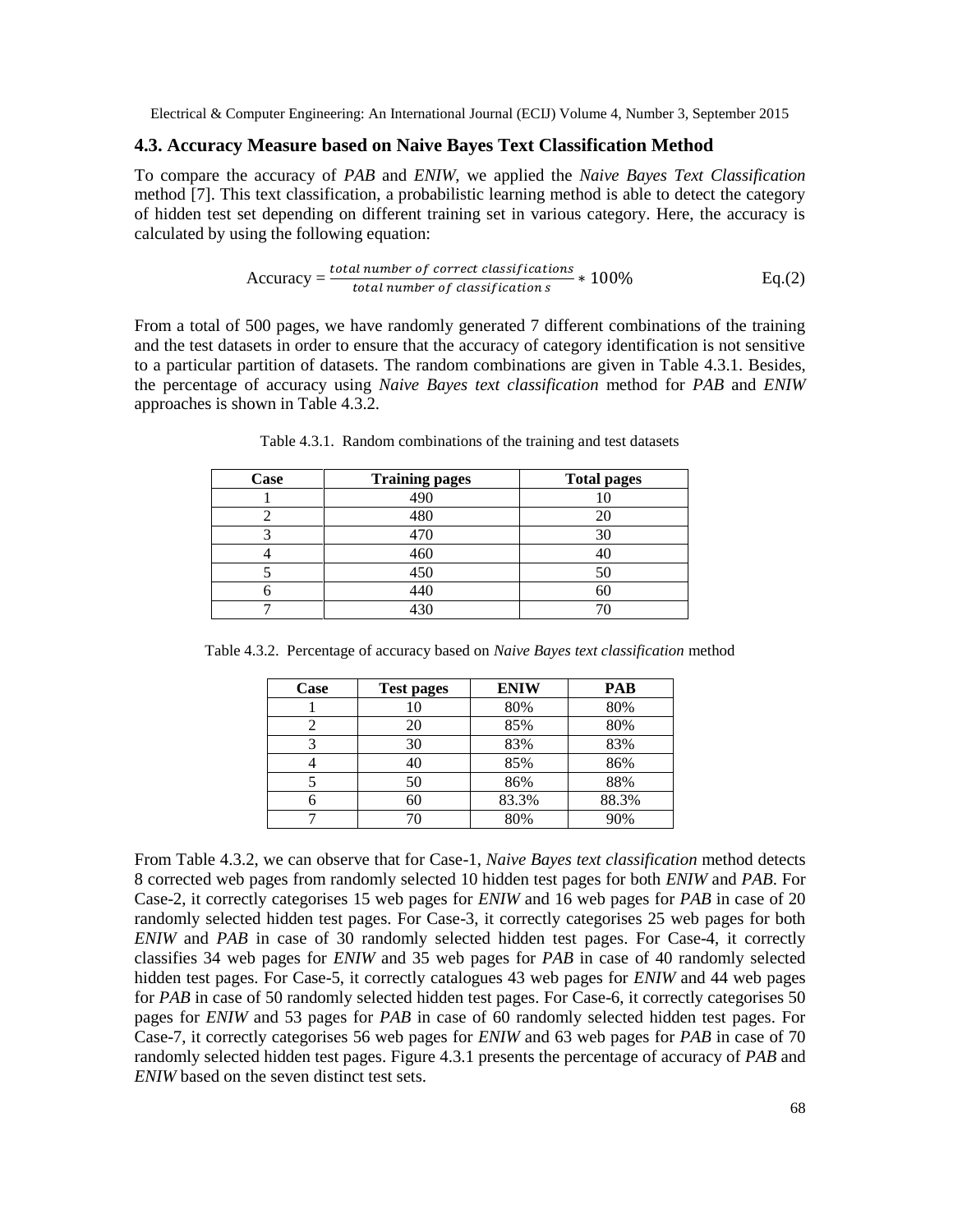

Electrical & Computer Engineering: An International Journal (ECIJ) Volume 4, Number 3, September 2015

Figure 4.3.1. Average accuracy based on Naive Bayes Text Classification method

### **4.4. Standard Error**

Low standard error (*SE*) presents high accuracy. If the variance represented by sigma square  $(\sigma^2)$ then the SE is represent:

$$
SE = \frac{\sqrt{\sigma_1^2 + \sigma_2^2 + \dots + \sigma_n^2}}{n}
$$
 Eq.(3)

By using Eq.(3), the comparison of *SE* between *PAB* and *ENIW* is shown in Table 4.4.1.

| Approach | <b>Standard Error</b> |  |
|----------|-----------------------|--|
| PAR      | 0.1496                |  |
| ENIW     | 0.20396               |  |

Table 4.4.1. Comparison of standard error between *PAB* and *ENIW*

## **4.5. Online Search Result based on User Search Query**

We have compared *PAB* with *ENIW* and also with real web page data which we called raw data with respect to the online search results. In *PAB*, we discarded more noisy data and as a result, we received a lower number of informative blocks as compared to ENIW. However, the raw data is a mixture of the noisy and informative blocks. For comparing the three approaches based on the user search query, we applied a search keyword *Computer*.

Table 4.5.1. Comparison of *Online Search Results between PAB*, *ENIW*, and *Raw data for the search query Compute*.

| Keyword  | Approach    | <b>Searching time</b><br>(in second) | <b>Total Page Link Found in</b><br><b>Search Result</b> |
|----------|-------------|--------------------------------------|---------------------------------------------------------|
|          | Raw data    | 0.278                                | 140                                                     |
| Computer | <i>ENIW</i> | 0.235                                | 137                                                     |
|          | PAB         | 012 (                                | 136                                                     |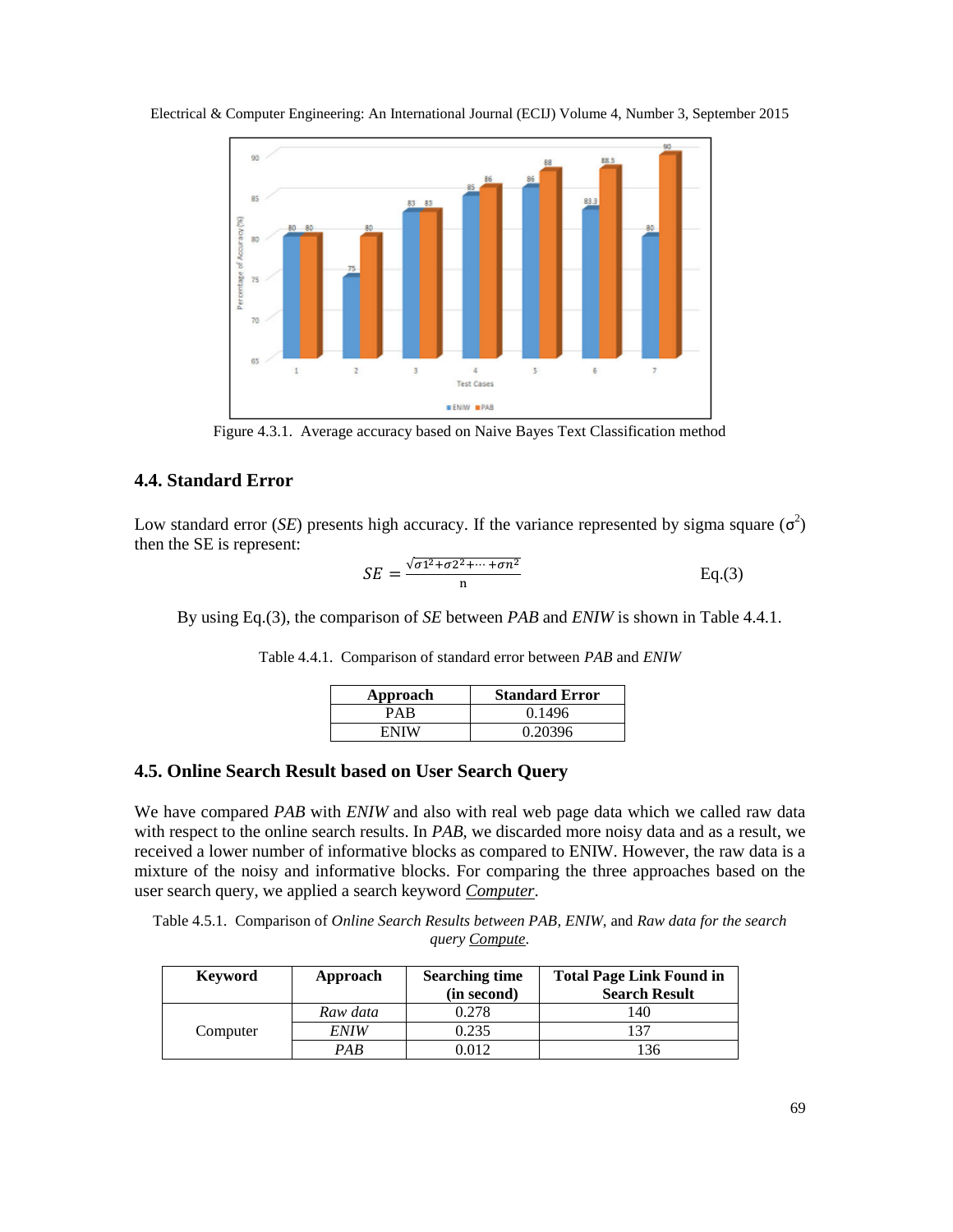Table 4.5.1 presents the searching time and search result for *Raw data*, *ENIW*, *and PAB*. Here, the keyword density is used to sort the searching results in case of *Raw data* and *ENIW*. However, in case of *PAB* we applied the block priority as well as the density of the keyword to calculate sort the searching. Eq.(4) shows the blocks priority calculation of *PAB*.

$$
Bp = Pb * Kd \qquad \qquad Eq.(4)
$$

where,  $B_p$  is the block priority,  $P_b$  is the total tag priority value of the block and  $K_d$  is the keyword density of that block. Though from Table 4.5.1, we can observe the similar number of page link in the search results, but their searching time are varied. Moreover, the searching time of our *PAB* is very small as compared to both the existing *ENIW* technique and *Raw data*. So for online user, it is very efficient to get accurate result within very short time in a large database using our proposed *PAB* algorithm.

### **4.6. Average Searching Time in Second**

We performed searching based on the 50 randomly selected keywords available in our searching database. We found that the average searching time of *PAB* is significantly small as compared to both the *ENIW* and the *Raw data*. Figure 4.6.1 shows the average searching time comparison among *PAB*, *ENIW* and R*aw data*.



Figure 4.6.1 Average searching time (in second) comparison among *PAB*, *ENIW* and *Raw data*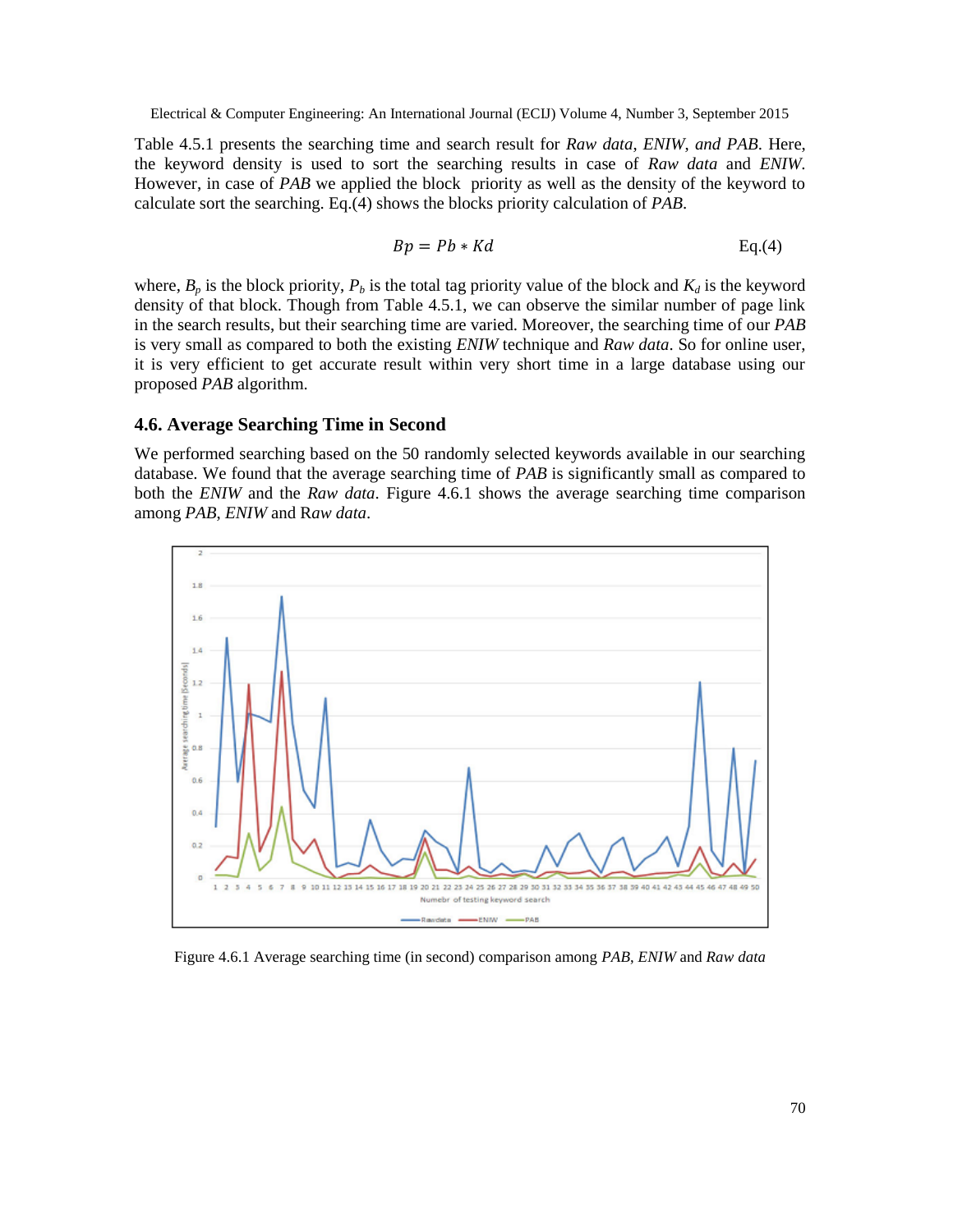# **5. CONCLUSION AND FUTURE WORKS**

Extraction of useful information and removal of noisy data is well-known in Web Content mining. Despite many researches, weaknesses remain in existing algorithms to get rid of noisy data. This paper intended to provide an improved solution to this end. The proposed *PAB* method is developed to remove noisy blocks with a high accuracy when searching and sort them according to their URL ranking. Our *PAB* algorithm scans the whole page through two passes. In first pass, it partitions full page into multiple blocks. Later, it removes some blocks that are under the pre-defined html tags as noisy block. Experimental results show considerable improvement in noisy block elimination and in online page ranking with limited searching time from our *PAB* algorithm as compared to other known approaches. In addition, the accuracy obtained from our *PAB* by applying the *Naive Bayes text classification* method is about 90 percent, quite high as compared to others. Our future research work aims to go further. We intend to group similar informative blocks in a large web page by using clustering method which is likely to improve experimental results in online searching.

### **REFERENCES**

- [1] Shailendra Mishra Alpa K. Oza. Elimination of noisy information from web pages. In International Journal of Recent Technology and Engineering, volume 2, pages 574{581, Piplani-BHEL, Bhopal India, 2013. IJRTE.
- [2] Jing Li and C. I. Ezeife. Cleaning web pages for effective web content mining. In Proceedings of the 17th International Conference on Database and Expert Systems Applications, DEXA'06, pages 560{571, Berlin, Heidelberg, 2006. Springer-Verlag.
- [3] Deng Cai, Shipeng Yu, Ji rong Wen, Wei ying Ma, Deng Cai, Shipeng Yu, Ji rong Wen, and Wei ying Ma. 1 vips: a vision-based page segmentation algorithm, 2003.
- [4] Shian-Hua Lin and Jan-Ming Ho. Discovering informative content blocks from web documents. In Proceedings of the Eighth ACM SIGKDD International Conference on Knowledge Discovery and Data Mining, KDD '02, pages 588-593, New York, NY, USA, 2002. ACM.
- [5] Ziv Bar-Yossef and Sridhar Rajagopalan. Template detection via data mining and its applications. In Proceedings of the 11th International Conference on World Wide Web, WWW '02, pages 580{591, New York, NY, USA, 2002. ACM.
- [6] Lan Yi and Bing Liu. Web page cleaning for web mining through feature weighting. In Proceedings of the 18th International Joint Conference on Artificial Intelligence, IJCAI'03, pages 43{48, San Francisco, CA, USA, 2003. Morgan Kaufmann Publishers Inc.
- [7] Ashraf M. Kibriya, Eibe Frank, Bernhard Pfahringer, and Geoffrey Holmes. Multinomial naive bayes for text categorization revisited. In Proceedings of the 17th Australian Joint Conference on Advances in Artificial Intelligence, AI'04, pages 488{499, Berlin, Heidelberg, 2004. Springer-Verlag.
- [8] Html tag tree. http://www.openbookproject.net/tutorials/getdown/css/lesson4.html.
- [9] List of main html tags. Online; accessed 25-march-2014. http://www.webseomasters.com/ forum/index.php?showtopic=81.
- [10] Html tag priority table. Online; accessed 25-march-2014. http://wiki.showitfast.com/SEO.

### **AUTHORS**

Rasel Kabir was born in Dhaka, Bangladesh in 1989. He received the B.Sc (2010) & M.Sc (2012) degree in Computer Science & Engineering from University of Dhaka, Dhaka. His research interests include data mining and search engine optimization. Currently, he is working at software company as a software engineer.